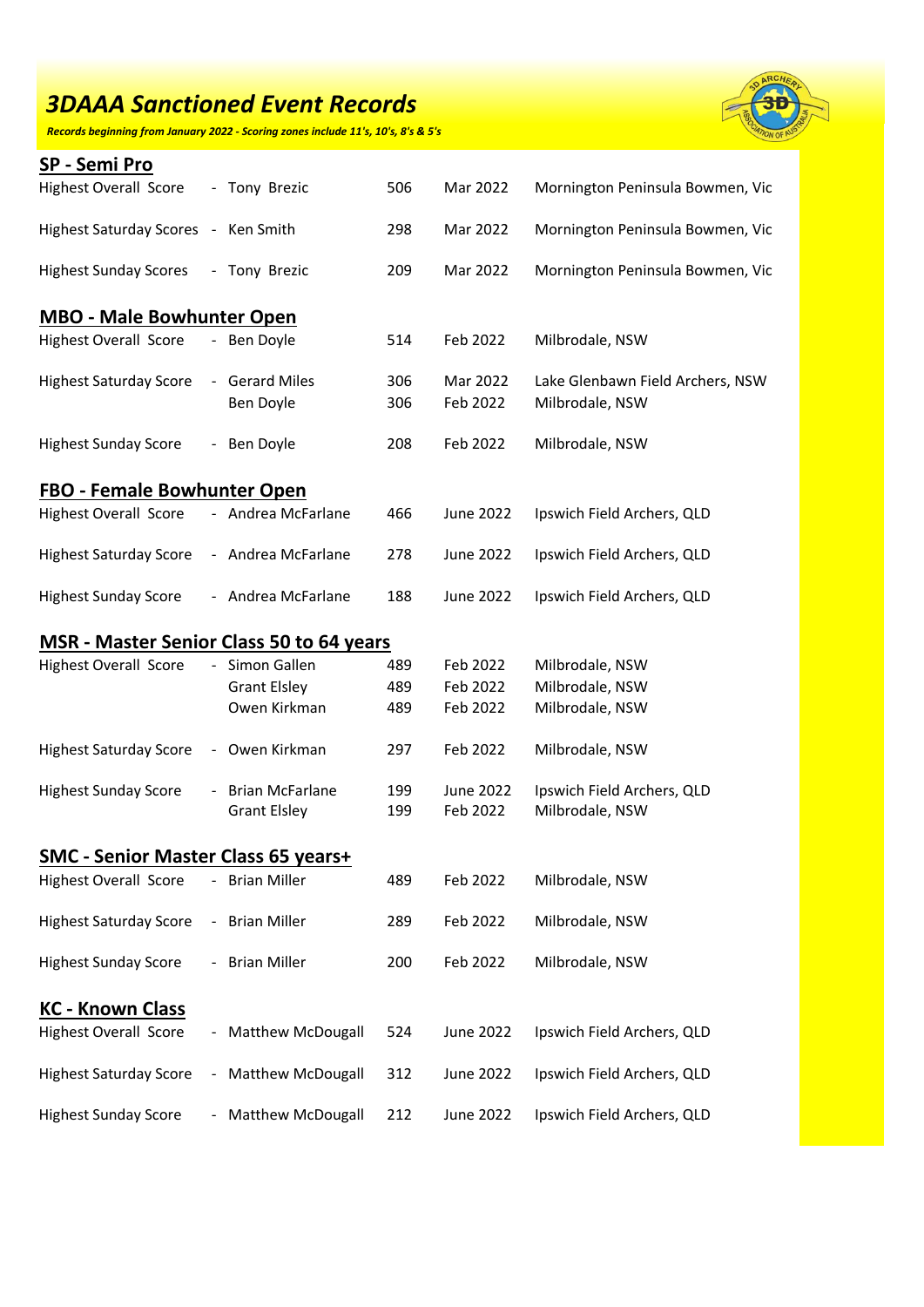*Records beginning from January 2022 - Scoring zones include 11's, 10's, 8's & 5's*



| <b>MBR - Male Bowhunter Release</b>   |                |                      |     |                  |                                  |  |  |
|---------------------------------------|----------------|----------------------|-----|------------------|----------------------------------|--|--|
| <b>Highest Overall Score</b>          | $\sim$         | <b>Brayden Davis</b> | 469 | Mar 2022         | Lake Glenbawn Field Archers, NSW |  |  |
| <b>Highest Saturday Score</b>         |                | - Brayden Davis      | 282 | Mar 2022         | Lake Glenbawn Field Archers, NSW |  |  |
| <b>Highest Sunday Score</b>           |                | - Brayden Davis      | 191 | Feb 2022         | Milbrodale, NSW                  |  |  |
| <b>FBR - Female Bowhunter Release</b> |                |                      |     |                  |                                  |  |  |
| <b>Highest Overall Score</b>          |                | - Rose Morris        | 389 | Mar 2022         | Mornington Peninsula Bowmen, Vic |  |  |
| <b>Highest Saturday Score</b>         |                | - Rose Morris        | 230 | <b>June 2022</b> | Twin City Archers, Vic           |  |  |
| <b>Highest Sunday Score</b>           |                | - Rose Morris        | 163 | Mar 2022         | Mornington Peninsula Bowmen, Vic |  |  |
| <b>AHC - Advanced Hunter Class</b>    |                |                      |     |                  |                                  |  |  |
| <b>Highest Overall Score</b>          |                | - Steven Shorten     | 494 | Feb 2022         | Milbrodale, NSW                  |  |  |
| <b>Highest Saturday Score</b>         |                | - Jamie Gilroy       | 297 | Feb 2022         | Milbrodale, NSW                  |  |  |
| <b>Highest Sunday Score</b>           |                | - Steven Shorten     | 199 | Feb 2022         | Milbrodale, NSW                  |  |  |
| <b>HC - Hunter Class</b>              |                |                      |     |                  |                                  |  |  |
| <b>Highest Overall Score</b>          |                | - James Cooze        | 481 | Feb 2022         | Milbrodale, NSW                  |  |  |
| <b>Highest Saturday Score</b>         |                | - Zachary Clark      | 288 | Feb 2022         | Milbrodale, NSW                  |  |  |
| <b>Highest Sunday Score</b>           |                | - James Cooze        | 194 | Feb 2022         | Milbrodale, NSW                  |  |  |
| <b>FHC - Female Hunter Class</b>      |                |                      |     |                  |                                  |  |  |
| <b>Highest Overall Score</b>          |                | Natalie Henderson    | 479 | Feb 2022         | Milbrodale, NSW                  |  |  |
| <b>Highest Saturday Score</b>         |                | - Natalie Henderson  | 288 | Feb 2022         | Milbrodale, NSW                  |  |  |
| <b>Highest Sunday Score</b>           |                | Natalie Henderson    | 191 | Feb 2022         | Milbrodale, NSW                  |  |  |
| <b>MBF - Male Bowhunter Fingers</b>   |                |                      |     |                  |                                  |  |  |
| <b>Highest Overall Score</b>          |                | - Richard Starke     | 389 | Mar 2022         | Lake Glenbawn Field Archers, NSW |  |  |
| <b>Highest Saturday Score</b>         | $\blacksquare$ | Dwayne Callon        | 236 | <b>June 2022</b> | Ipswich Field Archers, QLD       |  |  |
| <b>Highest Sunday Score</b>           |                | - Richard Starke     | 160 | Mar 2022         | Lake Glenbawn Field Archers, NSW |  |  |
| <b>FBF - Female Bowhunter Fingers</b> |                |                      |     |                  |                                  |  |  |
| <b>Highest Overall Score</b>          |                | - Tracey Warner      | 388 | Feb 2022         | Milbrodale, NSW                  |  |  |
| <b>Highest Saturday Score</b>         |                | - Tracey Warner      | 244 | Mar 2022         | Lake Glenbawn Field Archers, NSW |  |  |
| <b>Highest Sunday Score</b>           |                | <b>Tracey Warner</b> | 161 | Feb 2022         | Milbrodale, NSW                  |  |  |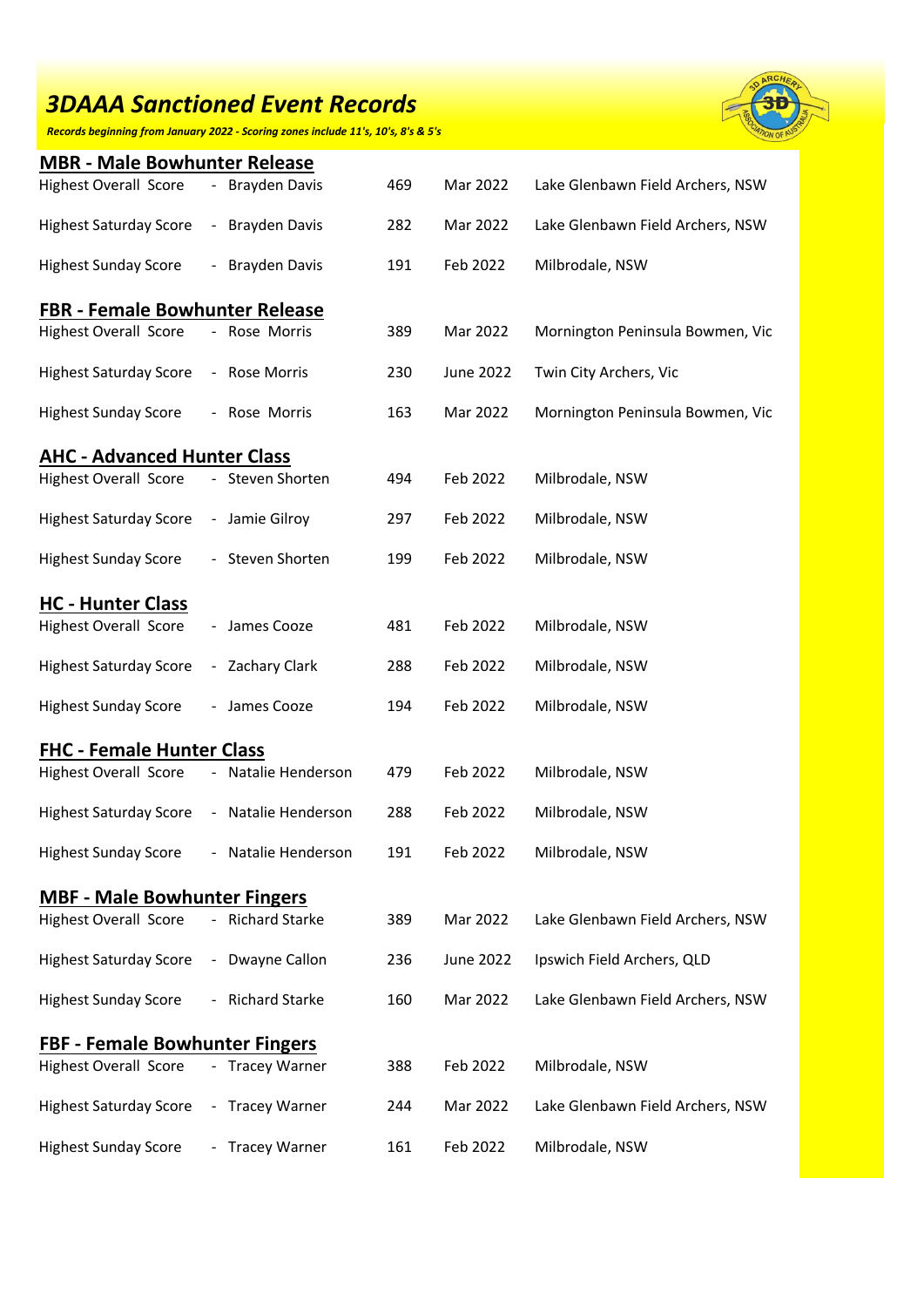*Records beginning from January 2022 - Scoring zones include 11's, 10's, 8's & 5's*



| <b>CU - Compound Unaided</b>                    |  |                         |     |                  |                                  |  |
|-------------------------------------------------|--|-------------------------|-----|------------------|----------------------------------|--|
| <b>Highest Overall Score</b>                    |  | - Alex Spath            | 472 | Feb 2022         | Twin City Archers, Vic           |  |
| <b>Highest Saturday Score</b>                   |  | - Alex Spath            | 280 | Feb 2022         | Twin City Archery, Vic           |  |
| <b>Highest Sunday Score</b>                     |  | - Alex Spath            | 192 | Feb 2022         | Twin City Archers, Vic           |  |
| <b>RU - Recurve Unaided</b>                     |  |                         |     |                  |                                  |  |
| <b>Highest Overall Score</b>                    |  | - Thorin Quinn          | 417 | Feb 2022         | Twin City Archers, Vic           |  |
| <b>Highest Saturday Score</b>                   |  | - Thorin Quinn          | 253 | Mar 2022         | Mornington Peninsula Bowmen, Vic |  |
| <b>Highest Sunday Score</b>                     |  | - Thorin Quinn          | 166 | Feb 2022         | Twin City Archers, Vic           |  |
| <b>TRAD - Traditional</b>                       |  |                         |     |                  |                                  |  |
| <b>Highest Overall Score</b>                    |  | - Daniel Ross           | 463 | Mar 2022         | Lake Glenbawn Field Archers, NSW |  |
| <b>Highest Saturday Score</b>                   |  | - Daniel Ross           | 277 | Mar 2022         | Lake Glenbawn Field Archers, NSW |  |
| <b>Highest Sunday Score</b>                     |  | - Scott Crabbe          | 188 | Feb 2022         | Milbrodale, NSW                  |  |
| LB - Longbow                                    |  |                         |     |                  |                                  |  |
| <b>Highest Overall Score</b>                    |  | - Greg Walker           | 365 | June 2022        | Twin City Archers, Vic           |  |
| <b>Highest Saturday Score</b>                   |  | Bill Van O'osten        | 217 | June 2022        | Twin City Archers, Vic           |  |
|                                                 |  | <b>Greg Walker</b>      | 217 | June 2022        | Twin City Archers, Vic           |  |
|                                                 |  | Ben Maher               | 217 | Feb 2022         | Twin City Archers, Vic           |  |
| <b>Highest Sunday Score</b>                     |  | - Scott Hayden          | 151 | <b>June 2022</b> | Ipswich Field Archers, QLD       |  |
| YMR 12 - 14 - Youth Male Release 12 to 14 years |  |                         |     |                  |                                  |  |
| <b>Highest Overall Score</b>                    |  | - Charlie Smith         | 451 | Mar 2022         | Mornington Peninsula Bowmen, Vic |  |
| <b>Highest Saturday Score</b>                   |  | - Charlie Smith         | 269 | Mar 2022         | Mornington Peninsula Bowmen, Vic |  |
| <b>Highest Sunday Score</b>                     |  | - Charlie Smith         | 182 | Mar 2022         | Mornington Peninsula Bowmen, Vic |  |
| YMR 15 - 17 - Youth Male Release 15 to 17 years |  |                         |     |                  |                                  |  |
| <b>Highest Overall Score</b>                    |  | - Jeremy Douglas        | 485 | Feb 2022         | Milbrodale, NSW                  |  |
| <b>Highest Saturday Score</b>                   |  | - Jeremy Douglas        | 291 | Feb 2022         | Milbrodale, NSW                  |  |
| <b>Highest Sunday Score</b>                     |  | - Jeremy Douglas        | 194 | Mar 2022         | Lake Glenbawn Field Archers, NSW |  |
|                                                 |  | Jeremy Douglas          | 194 | Feb 2022         | Milbrodale, NSW                  |  |
| YF 13 - 17 - Youth Female 13 to 17 years        |  |                         |     |                  |                                  |  |
| <b>Highest Overall Score</b>                    |  | - Sofye Sebelic-Lodding | 453 | Mar 2022         | Lake Glenbawn Field Archers, NSW |  |
| <b>Highest Saturday Score</b>                   |  | - Sofye Sebelic-Lodding | 270 | Mar 2022         | Lake Glenbawn Field Archers, NSW |  |
| <b>Highest Sunday Score</b>                     |  | Sofye Sebelic-Lodding   | 183 | Mar 2022         | Lake Glenbawn Field Archers, NSW |  |